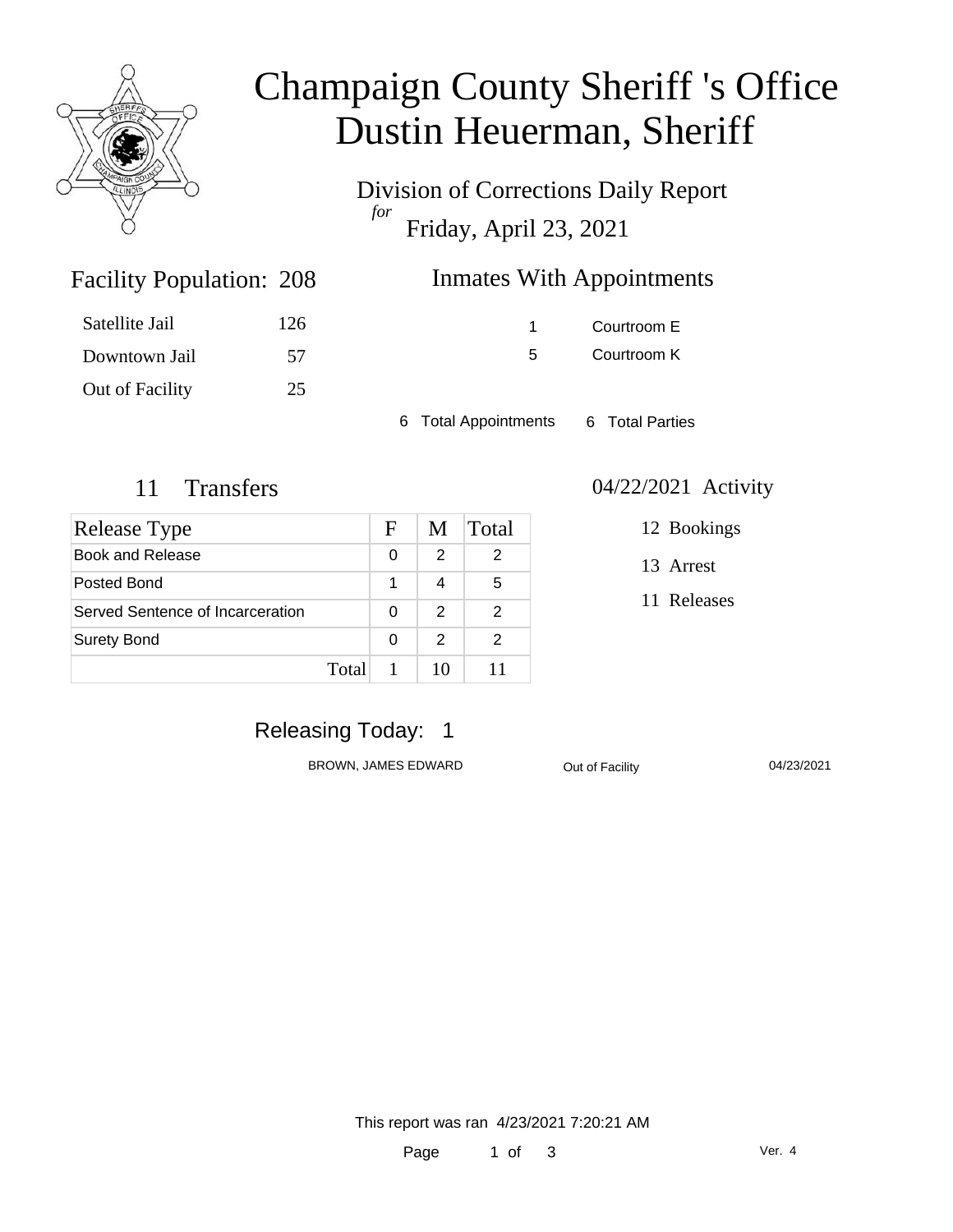

# Champaign County Sheriff 's Office Dustin Heuerman, Sheriff

Division of Corrections Daily Report *for* Friday, April 23, 2021

#### Custody Status Count

- Electronic Home Dentention 24
	- Felony Arraignment 23
		- Felony Other 2
	- Felony Pre-Sentence 7
	- Felony Pre-Sentence DUI 1
		- Felony Pre-Trial 93
	- Felony Sentenced CCSO 3
	- Felony Sentenced IDOC 35
		- Hold Sentenced IDOC 5
	- Misdemeanor Arraignment 2
		- Misdemeanor Pre-Trial 4
			- Petition to Revoke 1
			- Remanded to DHS 7
				- Traffic Pre-Trial 1
					- Total 208

This report was ran 4/23/2021 7:20:21 AM